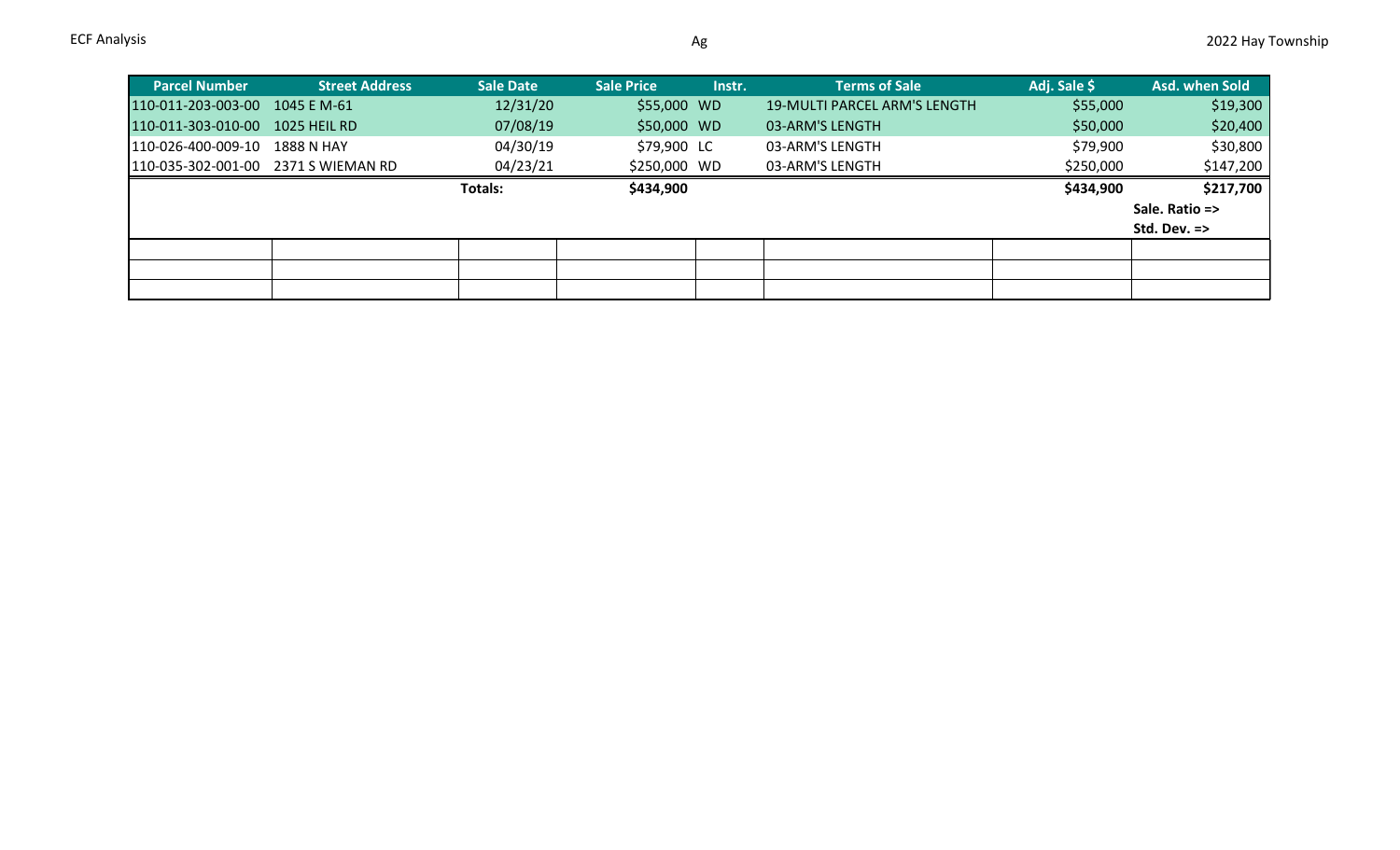| Asd/Adj. Sale | Cur. Appraisal | Land + Yard | <b>Bldg. Residual</b> | Cost Man. \$         | <b>E.C.F.</b> | <b>Floor Area</b> | $$$ /Sq.Ft.                | <b>ECF Area</b> |
|---------------|----------------|-------------|-----------------------|----------------------|---------------|-------------------|----------------------------|-----------------|
| 35.09         | \$58,782       | \$48,589    | \$6,411               | \$12,091             | 0.530         | $\overline{0}$    | #DIV/0!                    | 4000            |
| 40.80         | \$65,955       | \$29,959    | \$20,041              | \$46,267             | 0.433         | 720               | \$27.83                    | 4000            |
| 38.55         | \$86,968       | \$49,400    | \$30,500              | \$48,288             | 0.632         | 924               | \$33.01                    | 4000            |
| 58.88         | \$259,674      | \$126,382   | \$123,618             | \$171,326            | 0.722         | 1,400             | \$88.30                    | 4000            |
|               | \$471,379      |             | \$180,570             | \$277,973            |               |                   | #DIV/0!                    |                 |
| 50.06         |                |             |                       | $E.C.F. \Rightarrow$ | 0.650         |                   | <b>Std. Deviation=&gt;</b> | 0.124814768     |
| 10.63         |                |             |                       | Ave. E.C.F. =>       | 0.579         |                   | Ave. Variance=>            | 9.7448          |
|               |                |             |                       |                      |               |                   |                            |                 |
|               |                |             |                       | Used .650            |               |                   |                            |                 |
|               |                |             |                       |                      |               |                   |                            |                 |